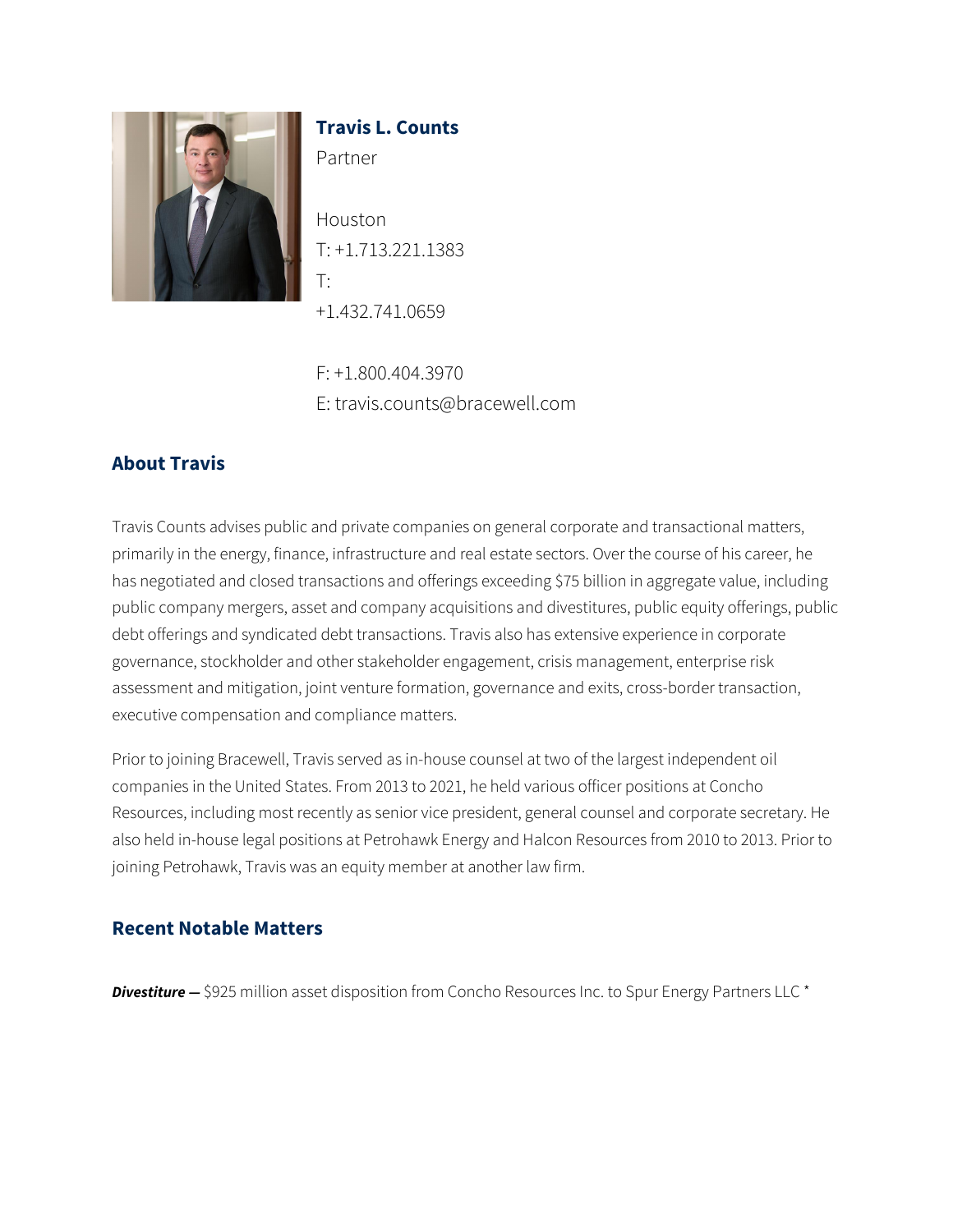*Asset trade —* multi-county asset trade between Concho Resources Inc. and a large integrated oil company\*

Acquisition – \$600 million asset acquisition by Concho Resources Inc. from a large independent oil company\*

Acquisition - \$1.6 billion asset acquisition by Concho Resources Inc. from Reliance Energy, Inc.<sup>\*</sup>

Acquisition – \$290 million asset disposition by Concho Resources Inc. to a private buyer<sup>\*</sup>

Acquisition – \$400 million asset acquisition by Concho Resources Inc. from a private seller<sup>\*</sup>

**Joint venture formation -** Concho Resources Inc. water infrastructure disposition to and joint venture formation with Solaris Midstream Holdings, LLC\*

Joint venture transaction - sale by Concho Resources Inc. of interest in Oryx Southern Delaware Holdings, LLC for \$289 million\*

**Joint venture formation -** formation of Beta Crude Connector joint venture between Concho Resources Inc. and Frontier Midstream Solutions IV, LLC\*

**Joint venture transaction –** \$800 million disposition of Alpha Crude Connector joint venture interest from Concho Resources Inc. to Plains Pipeline, L.P.\*

**Public company merger –** \$16 billion merger of Concho Resources Inc. with ConocoPhillips<sup>\*</sup>

**Public company merger –** \$9.5 billion acquisition of RSP Permian, Inc. by Concho Resources Inc.\*

*Public company merger —* \$1 billion acquisition of GeoResources, Inc. by Halcon Resources Corporation\*

**Public company merger -** \$15.1 billion merger of Petrohawk Energy Corporation with BHP Billiton Limited\*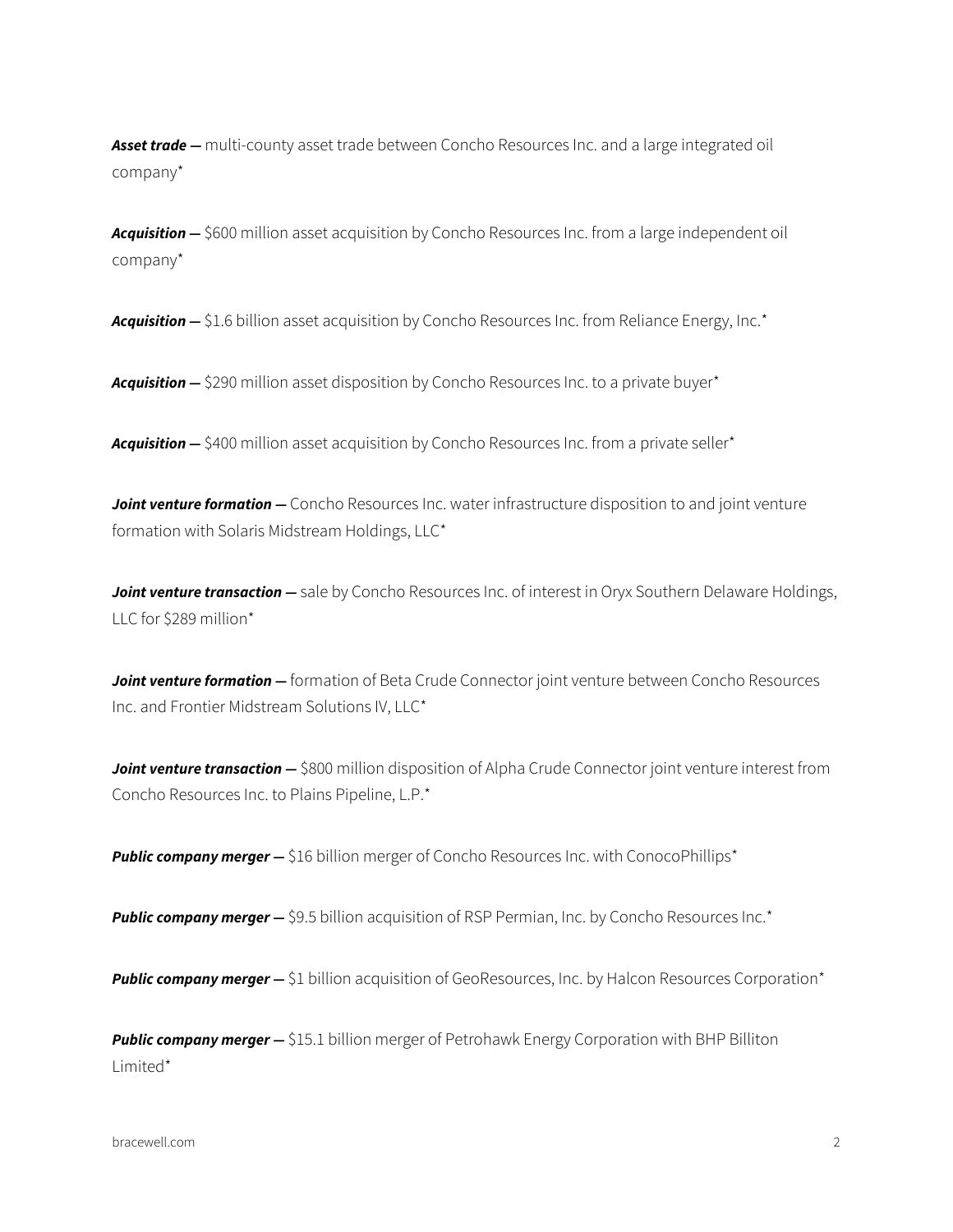**Public company merger -** \$2 billion acquisition of KCS Energy, Inc. by Petrohawk Energy Corporation\*

*Public company merger —* \$550 million acquisition of Mission Resources Corporation by Petrohawk Energy Corporation\*

*Securities offering —* \$500 million investment grade notes by Concho Resources Inc.\*

*Securities offering —* \$1.6 billion investment grade notes by Concho Resources Inc.\*

*Securities offering —* \$1.8 billion investment grade notes by Concho Resources Inc.\*

**Securities offering -** \$600 million high-yield debt offering by Concho Resources Inc.\*

**Securities offering -** \$1.3 billion common stock offering by Concho Resources Inc.<sup>\*</sup>

**Securities offering -** \$800 million common stock offering by Concho Resources Inc.<sup>\*</sup>

*Credit facility —* \$4 billion credit facility for Concho Resources Inc. with bank group led by JPMorgan Chase \*

*Credit facility —* \$250 million credit facility for EagleHawk Field Services LLC with bank group led by Wells Fargo Bank, N.A.\*

*Credit facility —* \$2.5 billion credit facility for Petrohawk Energy Corporation with bank group led by BNP Paribas\*

\* Work completed prior to Bracewell

#### **Education**

Tulane University Law School, J.D. 2003 – *magna cum laude, Order of the Coif*